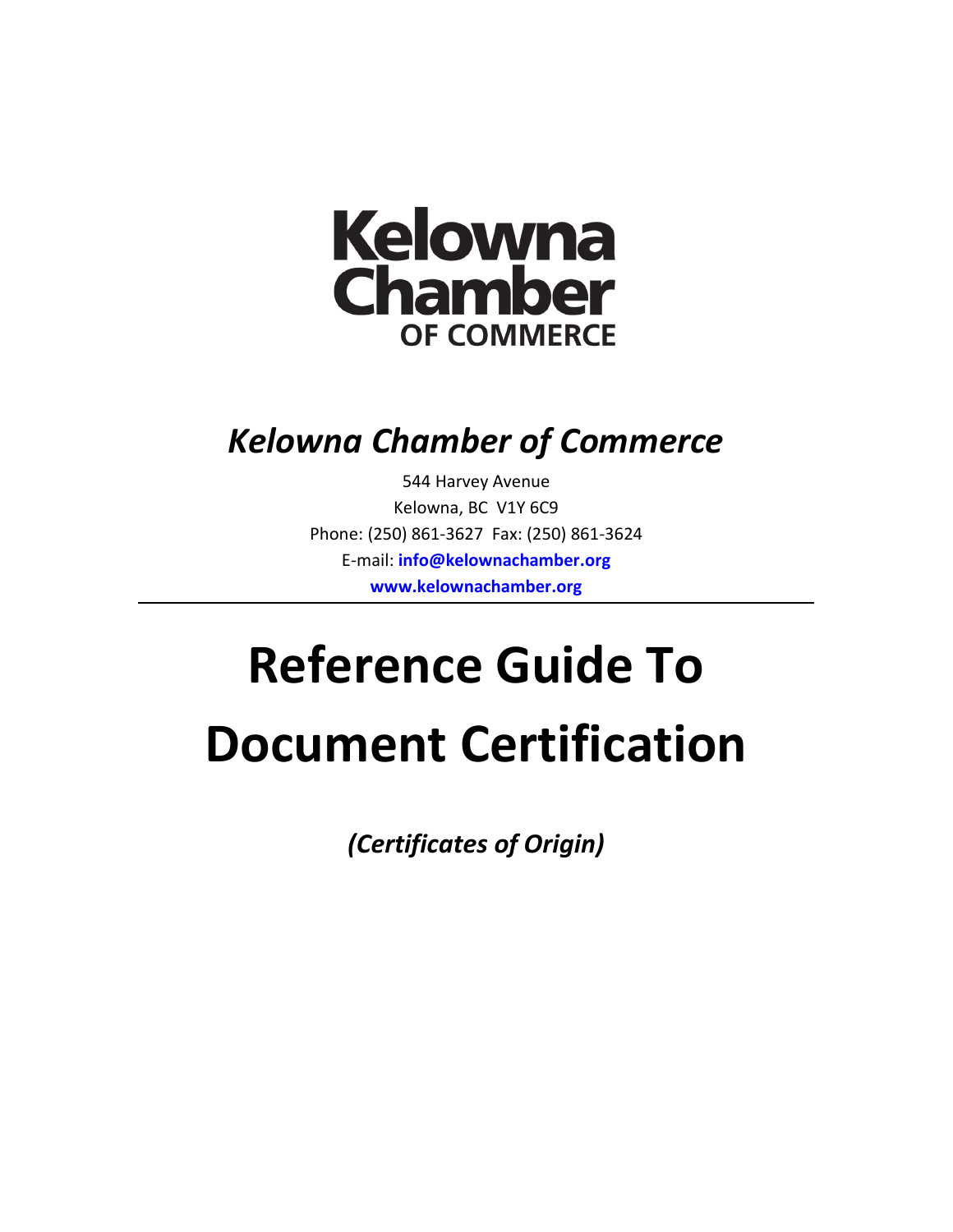



## *Table of Contents and Appendixes*

*Page Description*

- Introduction
- Certificate of Origin Definition
- Notarization
- Kelowna Chamber of Commerce Certificate of Origin Policy
- Appendix A Document Certification Check List
- Appendix B Sample Certificate of Origin
- Appendix C Sample Declaration Letter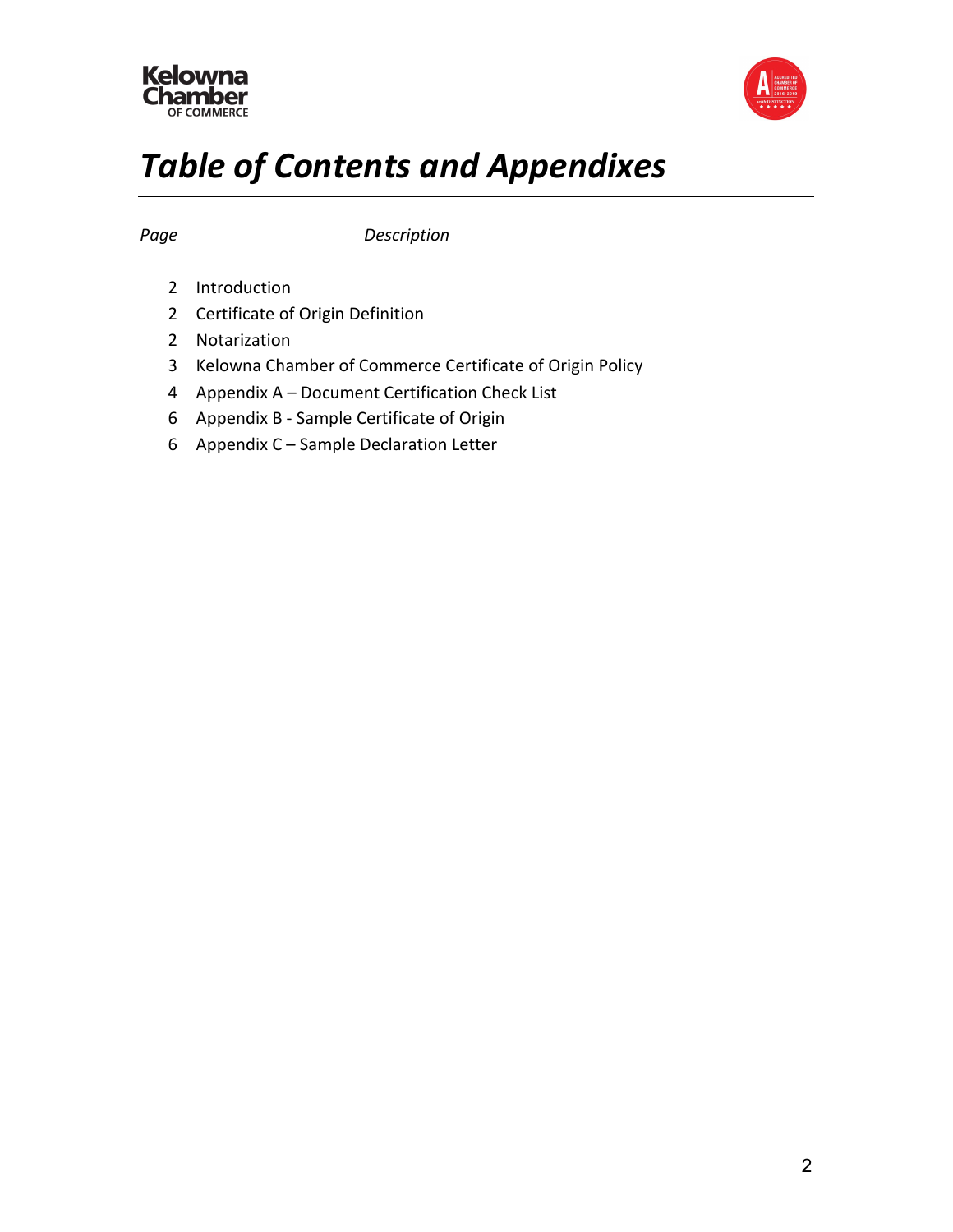



#### **Introduction**

For many years, chambers of commerce and boards of trade have been asked by Canadian companies to certify a wide variety of documents. Many of these documents pertain to export shipments by companies in their communities or regions.

Such certifications are generally based on the documentation regulations or requirements of various countries (often reflecting the terms of sale or the underlying letter of credit). They do not reflect any requirement of the Canadian government. Nevertheless, failure by an exporter or a company to obtain these certifications can result in costly delays and could hold up payments.

#### **Certificates of Origin - Definition**

A **certificate of origin** is a document stating the origin of goods being exported. In customs terms, determining the "origin" of a good can be a complicated and contentious procedure. However, determining the origin of an exported good is one of the key bases for applying tariff and other import criteria.

Whether the exporter needs a certificate of origin depends on a variety of factors, e.g., where the goods are being shipped, what the goods are, if it is requested by the bank or financial institution involved in the export sale, etc…

The burden of determining whether a certificate of origin is necessary does not fall on a chamber- this is the exporter's responsibility.

It is also the exporter's responsibility to obtain the certification of origin form. Since these have often been difficult to find, the Canadian Chamber has developed its own form. A copy can be given to exporters from which they can make photocopies. Copies of that form are available at the Chamber Office.

#### **Notarization**

To reinforce the fact that the Kelowna Chamber of Commerce is not responsible for the accuracy of the information provided on certificates of origin, we require that these documents be notarized before we sign them (**note: supporting documents, e.g. invoices and other shipping documents, do not have to be notarized as long as the primary document has been**)*.*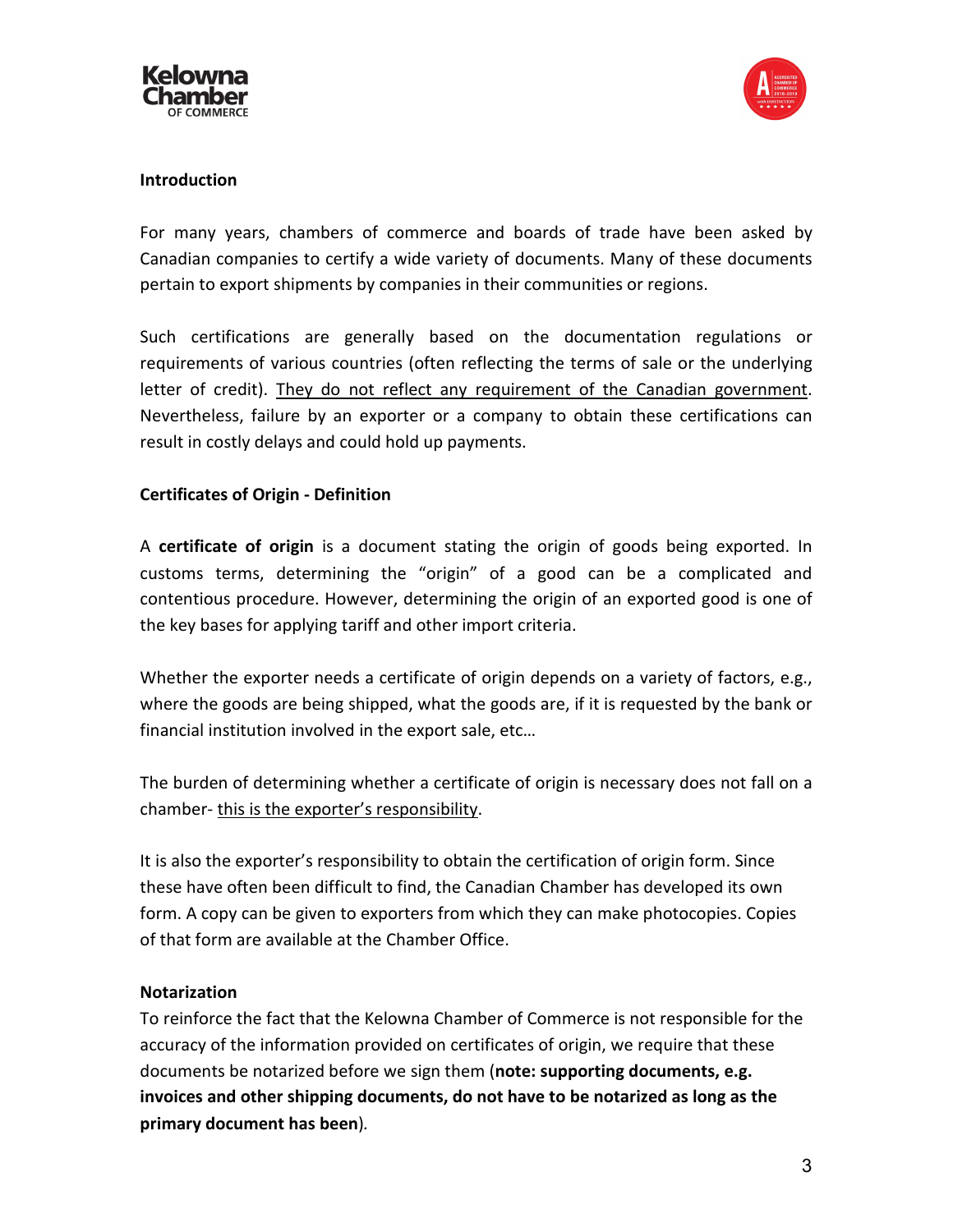



#### **What is notarization?**

This is a process by which a lawyer or notary public (i.e., someone who can take sworn statements) certifies from a person's sworn statement that the facts described in her/his signed documents are true.

As a matter of policy and for reasons of liability, the Chamber of Commerce requires that all documents must be notarized before we will put our stamp on them. If documents have not been notarized, the client must ensure that this is done before the chamber can proceed with certification. A notarized document that is noted as being valid for a specific period of time can also be provided and left on file with the Kelowna Chamber.

#### **Why does the chamber insist that documents be notarized?**

The Chamber cannot verify if every detail in the document is indeed correct. Our alternative is to ask that the document be notarized.

When a document is notarized, the burden of responsibility falls on the exporter, since it is the exporter that has sworn before a public officer that the document and its contents are indeed true.

When the chamber certifies the document, its basis for believing that the contents of the document in question are true, is that fact that it has been notarized. In other words, the chamber relies on the sworn word of the exporter, through the process of notarization, to confirm the document's truthfulness.

#### **Kelowna Chamber of Commerce – Certificates of Origin Policy**

Any company requesting a Certificate of Origin from the Kelowna Chamber of Commerce must fulfill the following:

1. The company must be a member in good standing of the Kelowna Chamber of Commerce and must have been a member for at least three (3) years or at the discretion of the Executive Director for the purposes of determining the reputation of the business.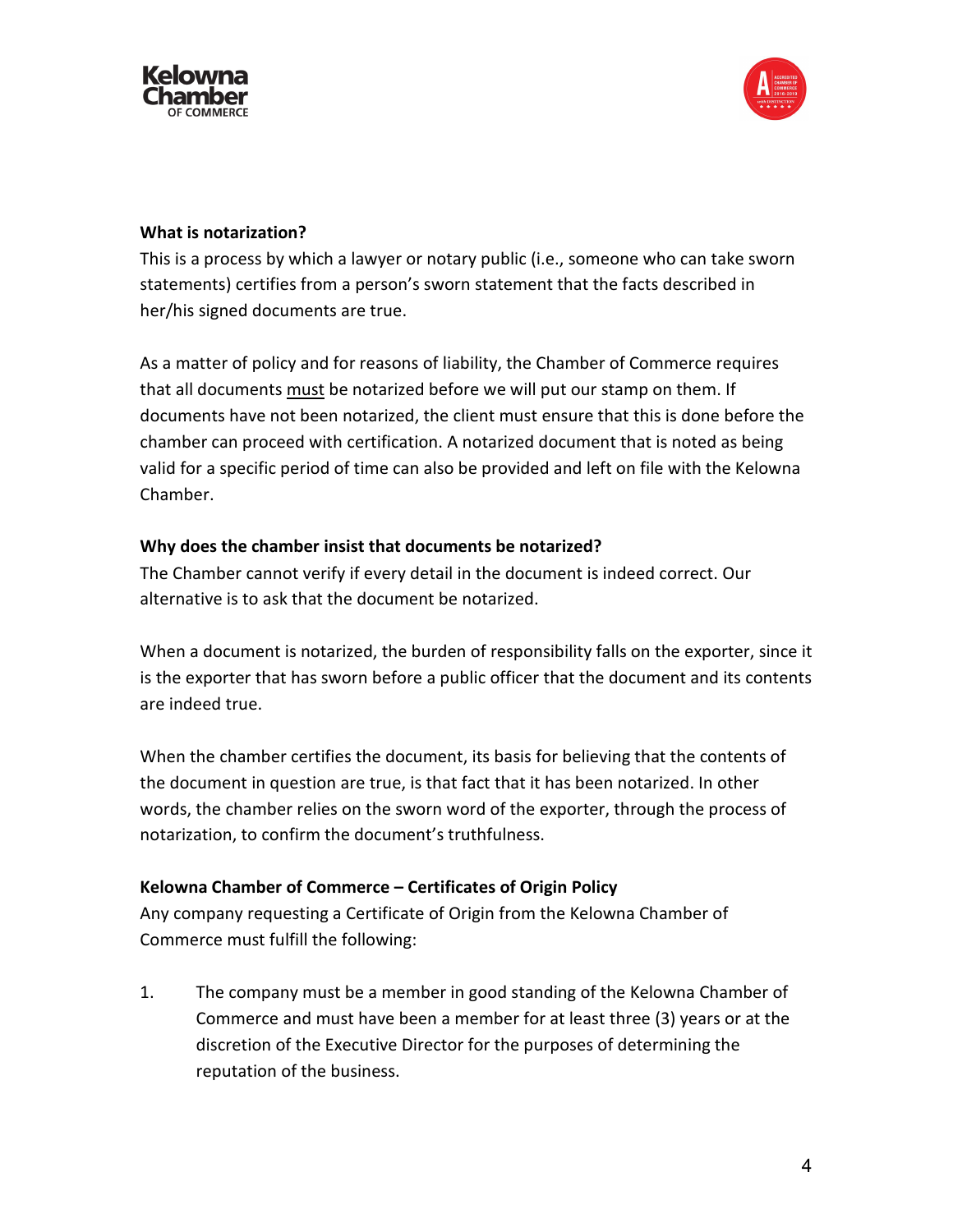



- 2. The company must have a declaration prepared on their company letterhead and notarized by the proper authority (see appendix C).
- 3. The company must fill in the Certificate of Origin Document (see appendix B)
- 4. The company must notify the Chamber of any other documentation required beyond the declaration and Certificate of Origin forms noted above.
- 5. The company must allow the Chamber three (3) working days in which to process the request after the declaration and certificates of origin are received.

The Kelowna Chamber of Commerce will undertake to provide the requested Documents providing the above conditions are met.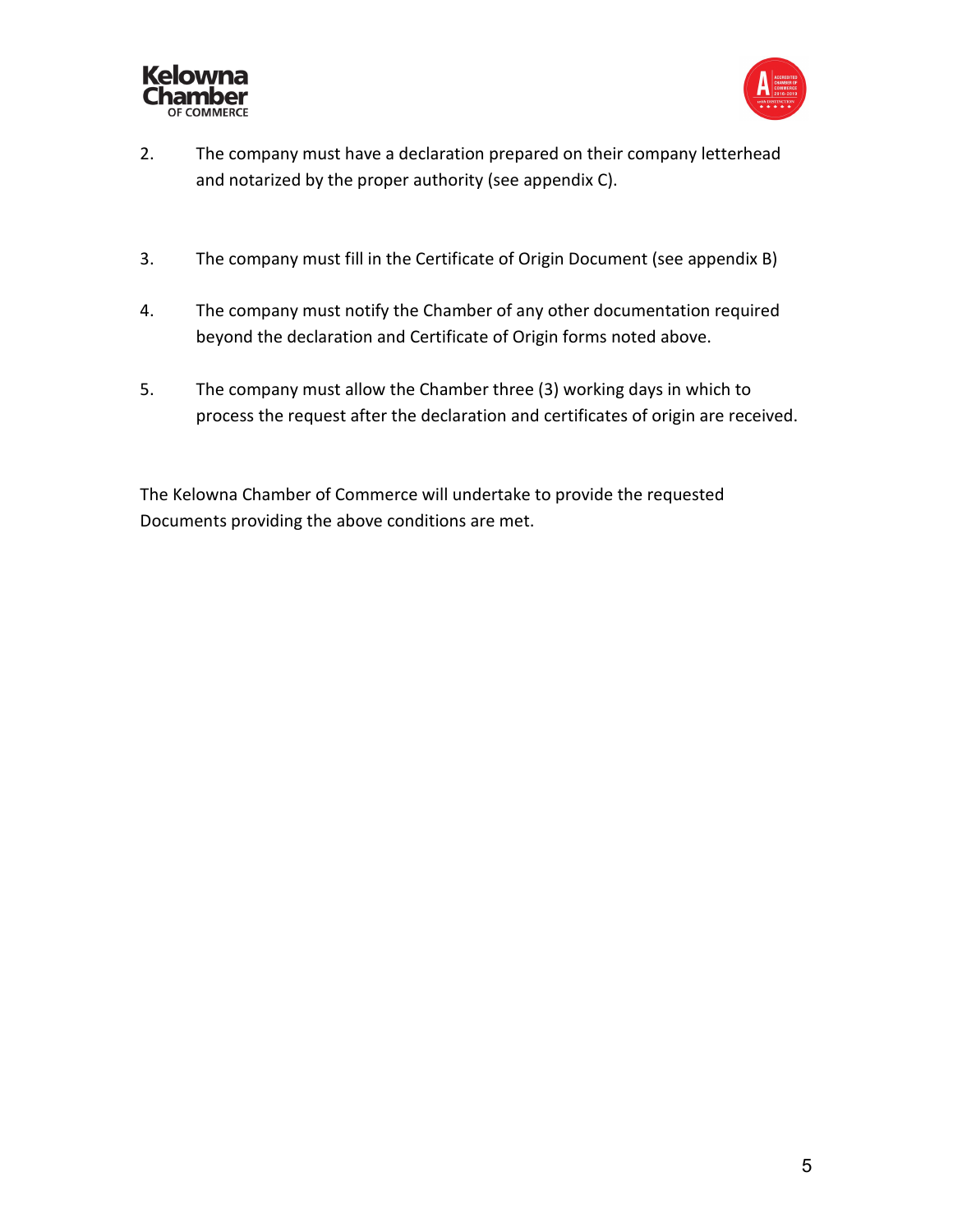



#### *APPENDIX A* **Document Certification Checklist (Certificates of Origin)**

| <b>Check List</b> |                                                       |  |
|-------------------|-------------------------------------------------------|--|
|                   |                                                       |  |
|                   | Documents originals?                                  |  |
|                   | Notarized or letter of waiver?                        |  |
|                   | Exporter's name and address?                          |  |
|                   | Consignee's name and address?                         |  |
|                   | Goods match those listed on invoice?                  |  |
|                   | Country of origin listed and matches that on invoice? |  |
|                   | Place and date included?                              |  |
|                   | Company official's signature?                         |  |
|                   | No "boycott" clause?                                  |  |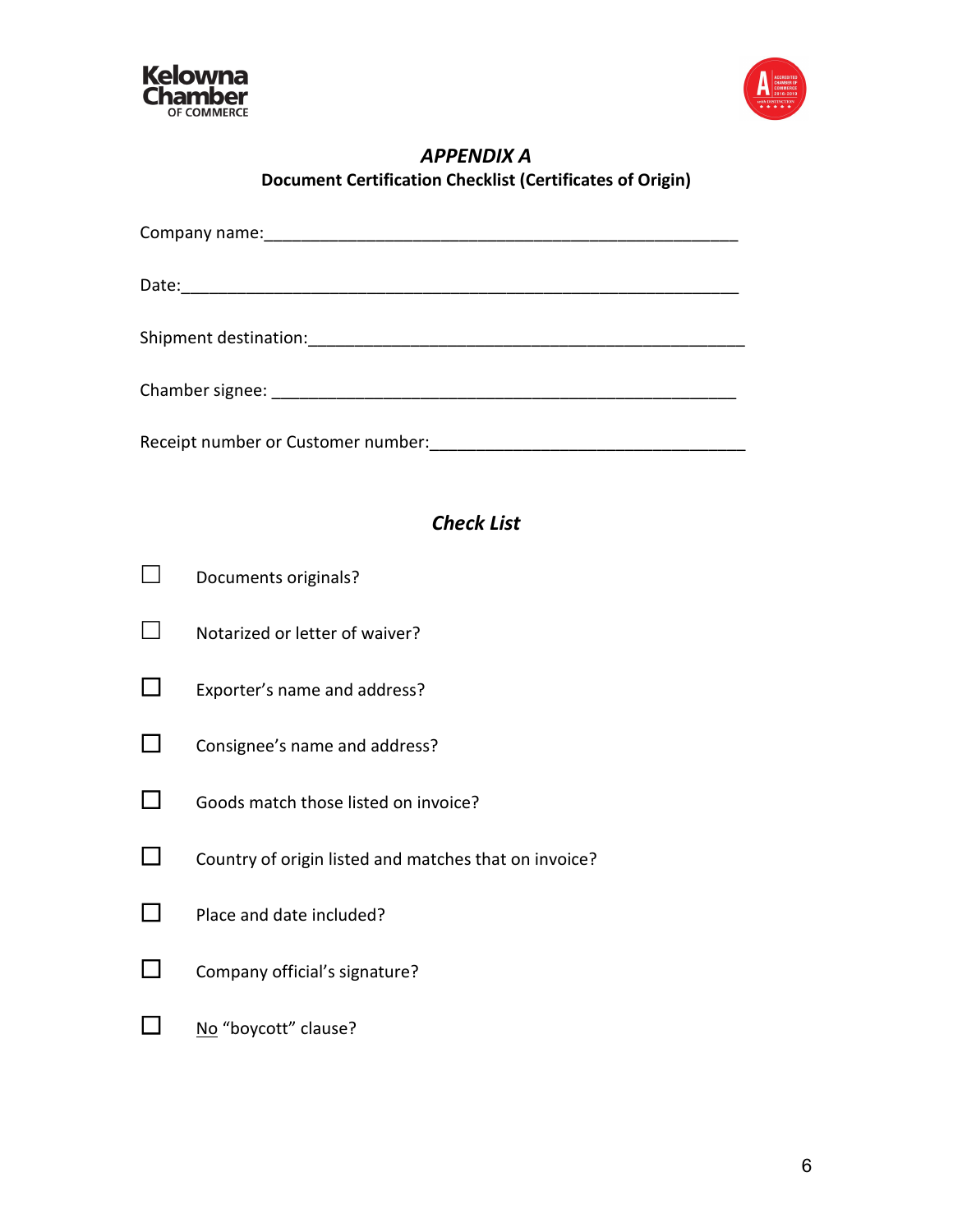



### *APPENDIX B Certificate of Origin Sample*

| Certificate of Origin / Certificat d'origine                                                                                                                                                                                                                                                                 |                                                                                                                                                                                                                          |  |  |
|--------------------------------------------------------------------------------------------------------------------------------------------------------------------------------------------------------------------------------------------------------------------------------------------------------------|--------------------------------------------------------------------------------------------------------------------------------------------------------------------------------------------------------------------------|--|--|
| Exporter-Exportateur                                                                                                                                                                                                                                                                                         | Consignee - Destinataire                                                                                                                                                                                                 |  |  |
| NAME AND ADDRESS OF COMPANY SHIPPING THE<br><b>GOODS</b>                                                                                                                                                                                                                                                     | <b>NAME AND ADDRESS OF COMPANY RECEIVING THE GOODS</b>                                                                                                                                                                   |  |  |
| Numbers - Numéros                                                                                                                                                                                                                                                                                            | Particulars of Transport (where required)<br>Renseignements relatifs au transport (le cas échéant)                                                                                                                       |  |  |
| <b>OPTIONAL - CAN BE USED TO NOTE CORRESPONDING</b><br><b>PACKING SLIPS OR INVOICES</b>                                                                                                                                                                                                                      | Optional - by air, sea, train, truck, etc. can be very detailed, eg give<br>air line & flight number, or can be left blank                                                                                               |  |  |
| MARKS & NUMBERS; NUMBER & KIND OF PACKAGES; DESCRIPTION OF THE<br>GOODS / MARQUES ET NUMÉROS; NOMBRE ET NATURE DES COLIS;<br>DÉSIGNATION DES MARCHANDISES                                                                                                                                                    | <b>QUANTITY</b><br><b>GROSS WEIGHT</b><br><b>QUANTITÉ</b><br><b>POIDS BRUT</b>                                                                                                                                           |  |  |
| INFORMATION SIMILAR TO THAT ON INVOICES; IF IT IS<br>LENGTHY, SUMMARIZE AND REFER TO ATTACHED INVOICE BY<br><b>NUMBER</b>                                                                                                                                                                                    | SIGNATURE AND SEAL OF NOTARY<br>ETC. IF THE CHAMBER DOES NOT<br><b>HAVE A LETTER ON FILE</b>                                                                                                                             |  |  |
| Name of Authorized Trade Association /<br>Nom de l'Association commerciale agréée<br><b>Kelowna</b><br><b>Chamber</b><br><b>OF COMMERCE</b>                                                                                                                                                                  | Sworn to me this ______ day of ________.<br>Juré devant moi ce _______ jour de _______.<br>Signature Management Communications                                                                                           |  |  |
| The undersigned has examined the Manufacturer's<br>invoice or Shipper's Affidavit concerning the origin<br>of the merchandise, and according to the best of<br>his/her knowledge and belief finds that the<br>products named originated in the country<br>specified.                                         | It is hereby certified that the above mentioned goods<br>originate in:<br>Le soussigné certifie que les marchandises mentionnées<br>ci-dessus sont originaires de:<br><b>COUNTRY OR COUNTRIES OF ORIGIN OF THE GOODS</b> |  |  |
| Le sousigné a vérifié l'origine des marchandises<br>d'après la facture du fabricant ou la déclaration<br>sous serment de l'expéditeur et, à sa connaissance<br>et à son avis, pense que les produits énumérés ci-<br>dessus sont originaires du pays spécifié.<br><b>SIGNATURE OF CHAMBER REPRESENTATIVE</b> | Country / Pays<br><b>CITY AND DATE</b><br>Place and Date / Lieu et Date<br><b>SIGNATURE OF SHIPPER</b><br>Authorized Signature / Fondé de signature                                                                      |  |  |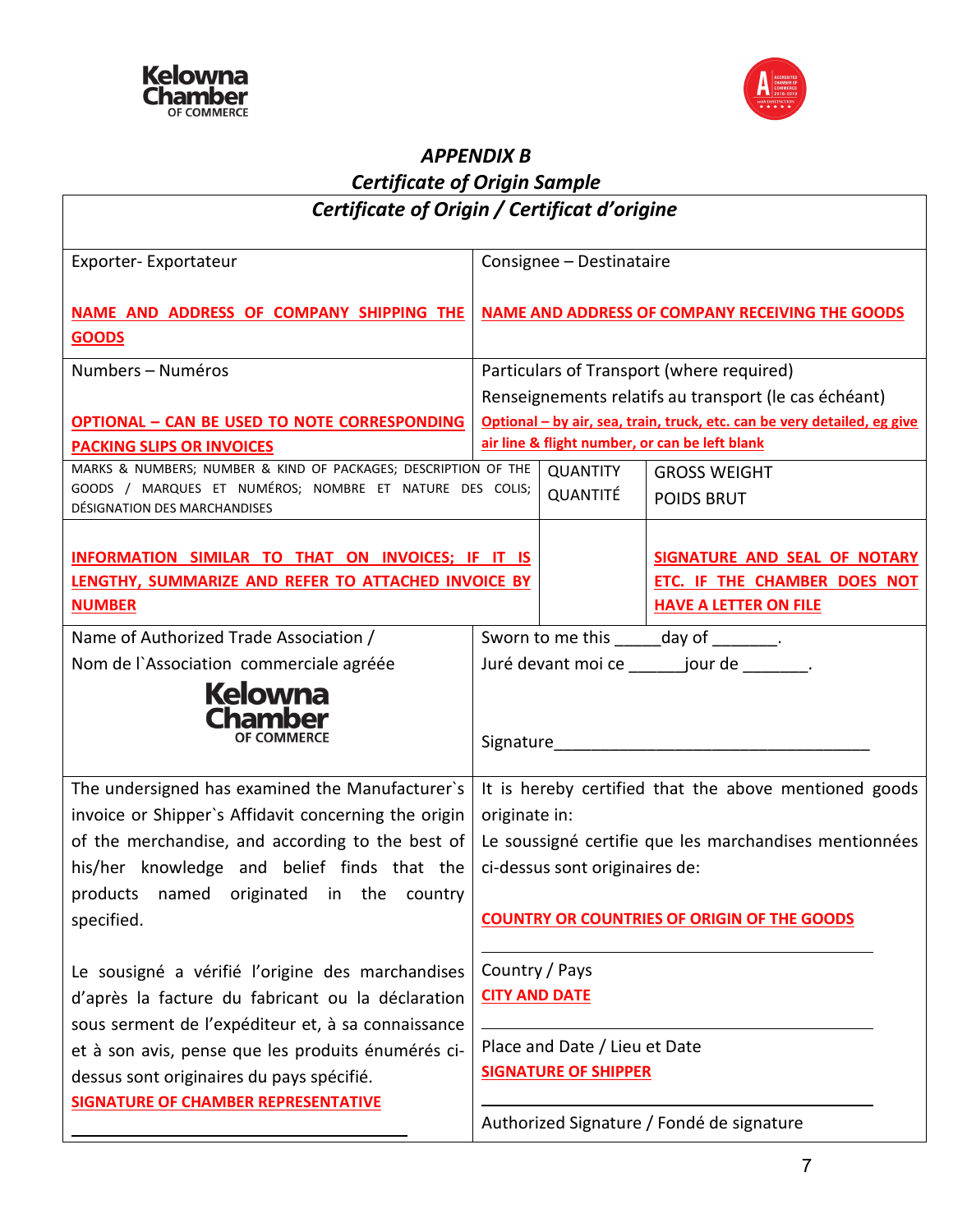





#### *APPENDIX C Letter of waiver template*

The following text must be typed on **your company's letterhead**. Please forward to the **Kelowna Chamber of Commerce** following commissioning by a Notary Public or Justice of the Peace. (It is important that the Notary Public, etc… put her/his official stamp or seal to this document.)

Kelowna Chamber of Commerce 544 Harvey Avenue Kelowna, BC V1Y 6C9 Phone: (250) 861-3627 Fax: (250) 861-3624

\_\_\_\_\_\_\_\_\_\_\_\_\_\_\_\_\_\_\_\_\_\_\_\_\_\_\_\_\_\_\_\_\_\_\_\_\_

TO WHOM IT MAY CONCERN:

This will certify that declarations or certificates of origin and/or prices certified by The **Kelowna Chamber of Commerce** relating to export shipments by \_\_\_\_(company name, complete address, and phone number) \_\_\_, based on information supplied by (company) are and will be upheld by \_\_\_\_\_ (company) \_\_\_.

Full responsibility is also hereby accepted by \_\_\_\_\_\_\_(company) for any errors or inaccuracies in such declarations and/or documents pertaining thereto, and \_\_\_\_(company)\_\_\_\_\_ agrees to indemnify and save harmless the **Kelowna Chamber of Commerce** from all claims, actions, and costs arising out of such declaration and/or documents pertaining thereto.